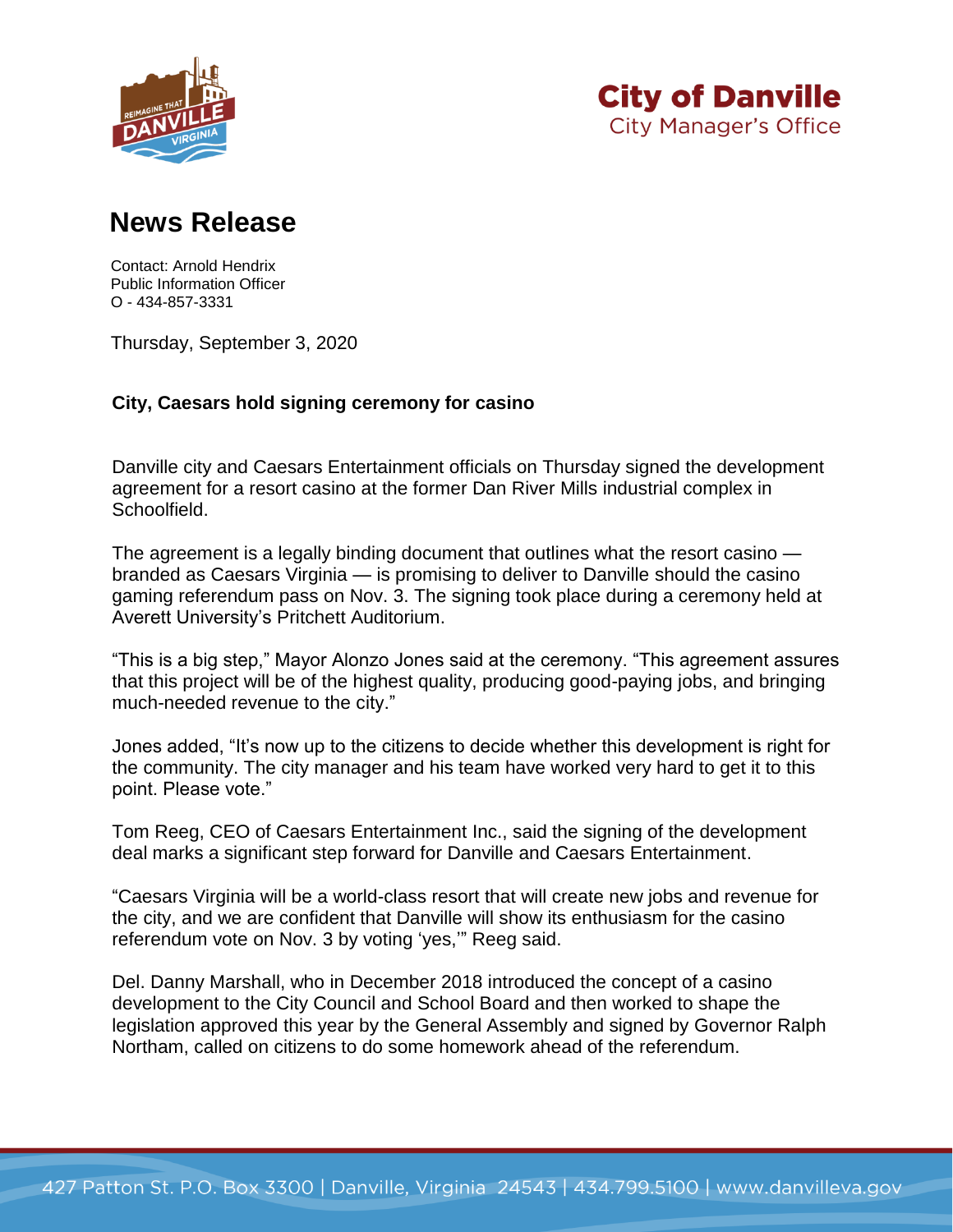



"I say with economic development that it is great to have new jobs, but it is a real winwin when you have a company such as Caesars," Marshall said. "They are a great company. They treat their employees great."

Neal Morris, chairman of the Industrial Development Authority, said the resort casino will breathe new life into the Schoolfield complex.

"We have had many meetings about what we could do with that property and discussed who could go there and bring the biggest benefit not only for Danville but the area," Morris said. "We are here today to sign a document that, if on Nov. 3 voters approve of what we are trying to do here, will have a tremendous impact. It will not only create jobs but will bring tourism that is sorely needed."

City Manager Ken Larking outlined the steps that culminated with today's signing.

"From the beginning, we have taken seriously our responsibility to make sure that should the citizens of Danville vote in favor of casino gaming — it would be implemented in the best possible way," Larking said.

The City Council and Industrial Development Authority on Tuesday voted to approve the development agreement with Caesars Virginia as the city's casino gaming operator.

"I want to thank all members of both bodies for their careful examination of the terms and the guidance they provided to us as we worked through the negotiations," Larking said at the ceremony. "I also want to thank David Rittvo from Caesars Entertainment and their local attorneys, Steven Gould and Hunter Byrnes, for the professional way they handled this process."

The highlights of this development agreement include promises to do the following:

- Construct a Caesars-branded resort casino with a minimum of \$400 million in capital investment to transform the Schoolfield site into a destination for residents and visitors alike.
- Include multiple restaurants and bars, a hotel with at least 300 four-star quest rooms, a 35,000square-foot conference center, a 2,500-seat live-entertainment venue, a pool, and a spa.
- Employ 1,300 full-time equivalent employees, earning an hourly wage of at least \$15 per hour.
- Generate 900 construction jobs during the construction period.
- Within 30 days of the referendum, pay \$15 million to the City.
- Guarantee a minimum of \$5 million in gaming tax revenue each year for every full year Caesars is in operation.